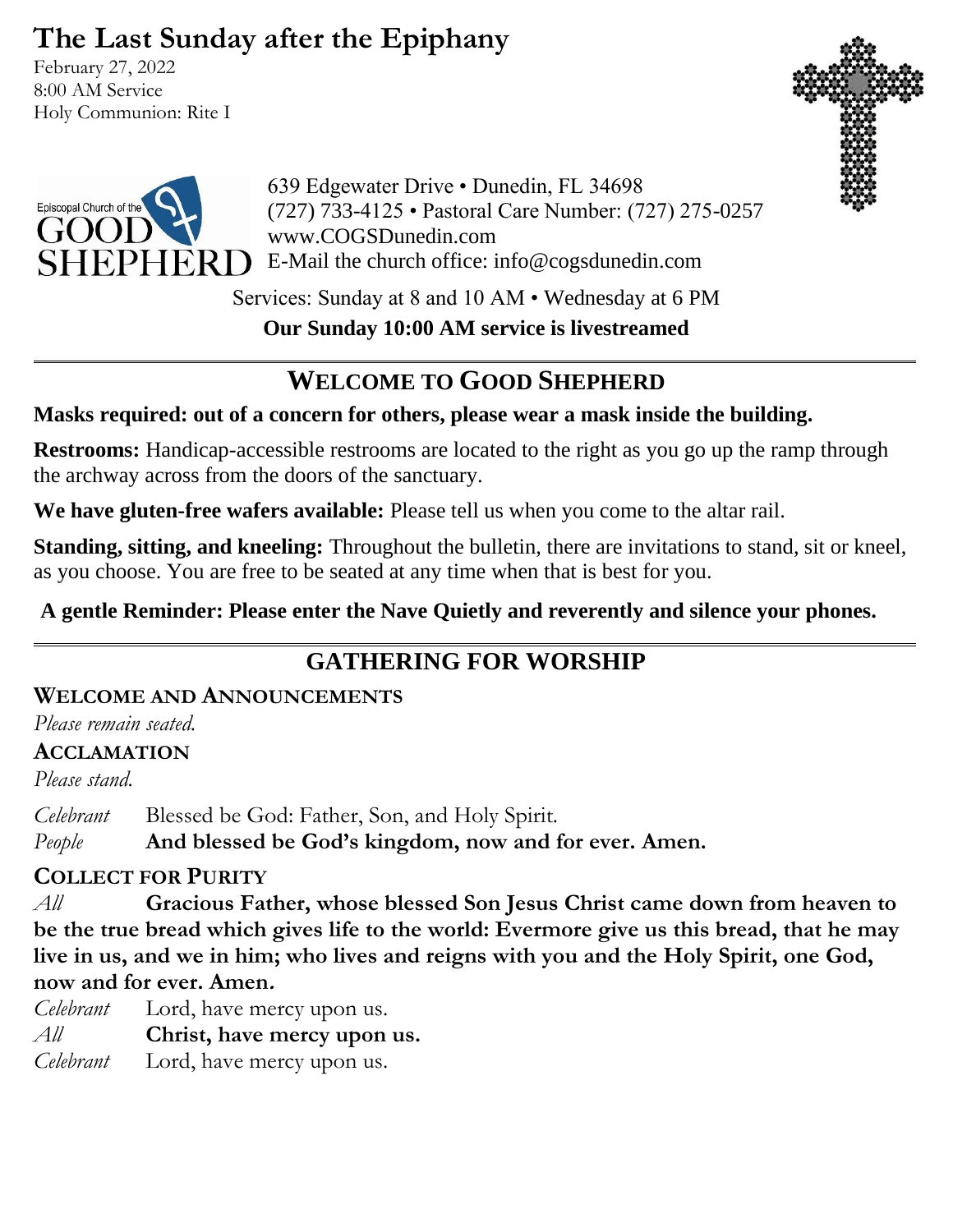#### **THE COLLECT OF THE DAY**

- *Celebrant* The Lord be with you.
- *People* **And with thy Spirit.**
- *Celebrant* Let us pray… … O God, who before the passion of your only begotten Son revealed his glory upon the holy mountain: Grant to us that we, beholding by faith the light of his countenance, may be strengthened to bear our cross, and be changed into his likeness from glory to glory; through Jesus Christ our Lord, who lives and reigns with you and the Holy Spirit, one God, for ever and ever.
- *All* **Amen.**

# **THE WORD OF GOD**

#### *Please be seated.*

#### **THE FIRST READING** Exodus 34:29-35

*Lector The First Reading is taken from Exodus chapter 34…*

Moses came down from Mount Sinai. As he came down from the mountain with the two tablets of the covenant in his hand, Moses did not know that the skin of his face shone because he had been talking with God. When Aaron and all the Israelites saw Moses, the skin of his face was shining, and they were afraid to come near him. But Moses called to them; and Aaron and all the leaders of the congregation returned to him, and Moses spoke with them. Afterward all the Israelites came near, and he gave them in commandment all that the Lord had spoken with him on Mount Sinai. When Moses had finished speaking with them, he put a veil on his face; but whenever Moses went in before the Lord to speak with him, he would take the veil off, until he came out; and when he came out, and told the Israelites what he had been commanded, the Israelites would see the face of Moses, that the skin of his face was shining; and Moses would put the veil on his face again, until he went in to speak with him. *Lector* The Word of the Lord.

*People* **Thanks be to God.**

## **THE PSALM 99**

- *Lector We will read responsively Psalm 99…*
- *Lector* The Lord is King; let the people tremble; he is enthroned upon the cherubim; let the earth shake.
- *People* **The Lord is great in Zion; he is high above all peoples.**
- *Lector* Let them confess his Name, which is great and awesome; he is the Holy One.
- *People* **"O mighty King, lover of justice, you have established equity; you have executed justice and righteousness in Jacob."**
- *Lector* Proclaim the greatness of the Lord our God and fall down before his footstool; he is the Holy One.
- *People* **Moses and Aaron among his priests, and Samuel among those who call upon his Name, they called upon the Lord, and he answered them.**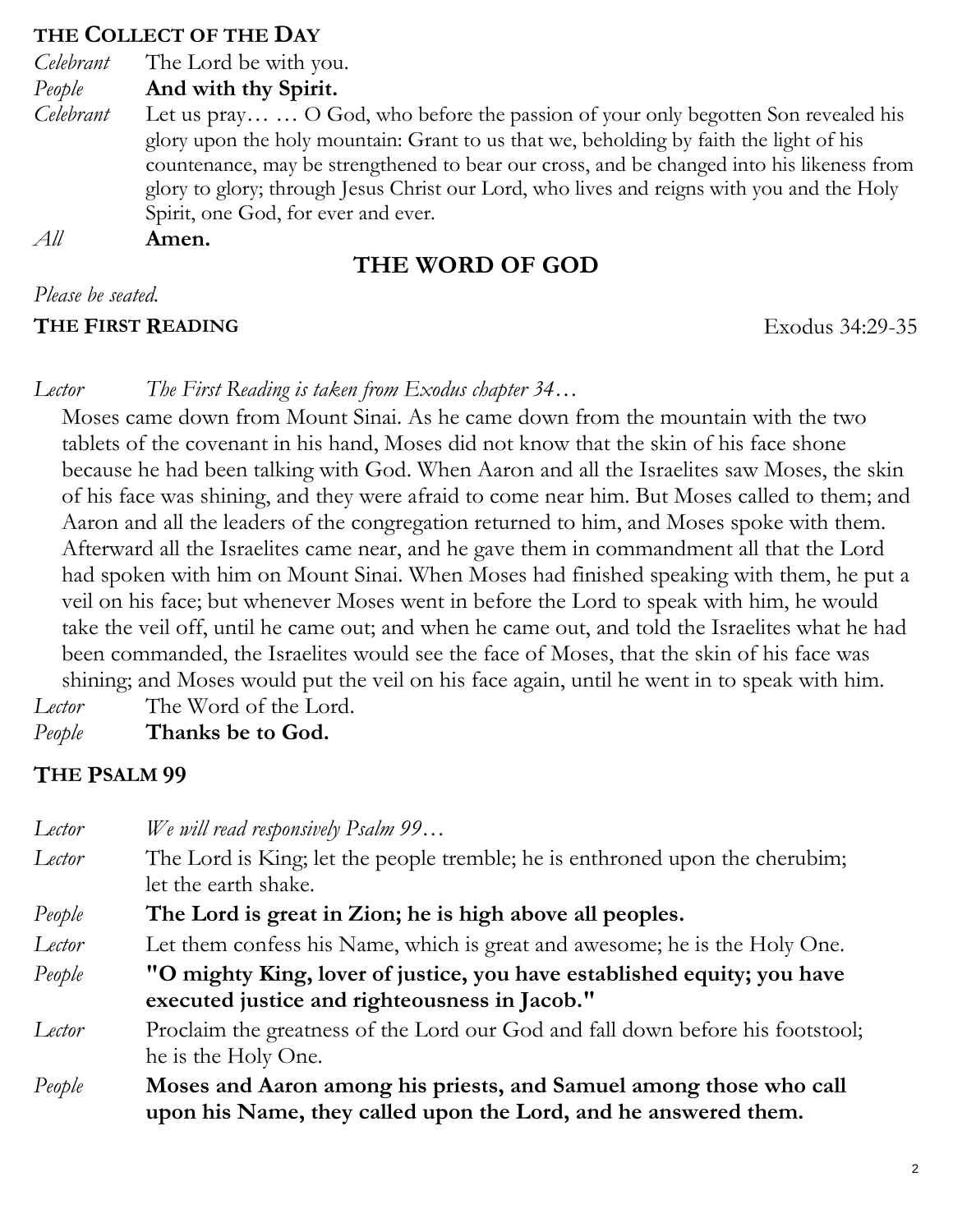- *Lector* He spoke to them out of the pillar of cloud; they kept his testimonies and the decree that he gave them.
- *People* **O Lord our God, you answered them indeed; you were a God who forgave them, yet punished them for their evil deeds.**
- *Lector* Proclaim the greatness of the Lord our God and worship him upon his holy hill; for the Lord our God is the Holy One.

# **THE SECOND READING** 2 Corinthians 3:12-4:2

# *Lector The Second Reading is taken from Second Corinthians chapters 3 and 4…*

Since, then, we have such a hope, we act with great boldness, not like Moses, who put a veil over his face to keep the people of Israel from gazing at the end of the glory that was being set aside. But their minds were hardened. Indeed, to this very day, when they hear the reading of the old covenant, that same veil is still there, since only in Christ is it set aside. Indeed, to this very day whenever Moses is read, a veil lies over their minds; but when one turns to the Lord, the veil is removed. Now the Lord is the Spirit, and where the Spirit of the Lord is, there is freedom. And all of us, with unveiled faces, seeing the glory of the Lord as though reflected in a mirror, are being transformed into the same image from one degree of glory to another; for this comes from the Lord, the Spirit. Therefore, since it is by God's mercy that we are engaged in this ministry, we do not lose heart. We have renounced the shameful things that one hides; we refuse to practice cunning or to falsify God's word; but by the open statement of the truth we commend ourselves to the conscience of everyone in the sight of God.

- *Lector* The Word of the Lord.
- *People* **Thanks be to God.**

# **THE GOSPEL** Luke 9:28-36

Please stand.

*Deacon* The Holy Gospel of our Lord Jesus Christ according to Luke.

*People* **Glory be to thee, O Lord.** 

*Deacon* Jesus took with him Peter and John and James, and went up on the mountain to pray. And while he was praying, the appearance of his face changed, and his clothes became dazzling white. Suddenly they saw two men, Moses and Elijah, talking to him. They appeared in glory and were speaking of his departure, which he was about to accomplish at Jerusalem. Now Peter and his companions were weighed down with sleep; but since they had stayed awake, they saw his glory and the two men who stood with him. Just as they were leaving him, Peter said to Jesus, "Master, it is good for us to be here; let us make three dwellings, one for you, one for Moses, and one for Elijah"--not knowing what he said. While he was saying this, a cloud came and overshadowed them; and they were terrified as they entered the cloud. Then from the cloud came a voice that said, "This is my Son, my Chosen; listen to him!" When the voice had spoken, Jesus was found alone. And they kept silent and in those days told no one any of the things they had seen.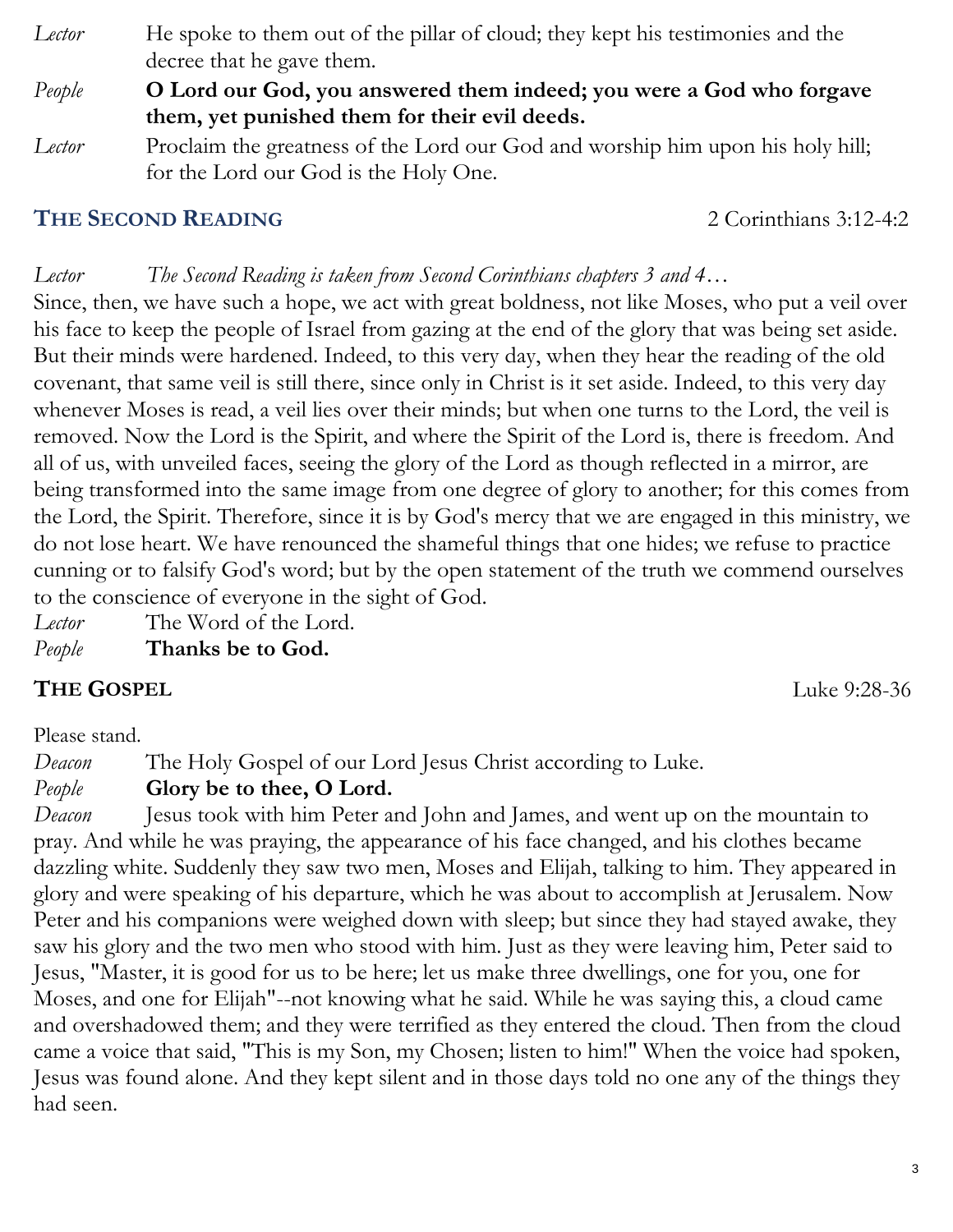*Deacon* The Gospel of the Lord.

*People* **Praise be to thee, O Christ.**

**SERMON** The Rev. Whitney Burton

*Please be seated.*

**NICENE CREED** *Please stand.*

*People* **We believe in one God, the Father, the Almighty, maker of heaven and earth, of all that is, seen and unseen. We believe in one Lord, Jesus Christ, the only Son of God, eternally begotten of the Father, God from God, Light from Light, true God from true God, begotten, not made, of one Being with the Father. Through him all things were made. For us and for our salvation he came down from heaven: by the power of the Holy Spirit he became incarnate from the Virgin Mary, and was made man. For our sake he was crucified under Pontius Pilate; he suffered death and was buried. On the third day he rose again in accordance with the Scriptures; he ascended into heaven and is seated at the right hand of the Father. He will come again in glory to judge the living and the dead, and his kingdom will have no end. We believe in the Holy Spirit, the Lord, the giver of life, who proceeds from the Father and the Son. With the Father and the Son he is worshiped and glorified. He has spoken through the Prophets. We believe in one holy catholic and apostolic Church. We acknowledge one baptism for the forgiveness of sins. We look for the resurrection of the dead, and the life of the world to come. AMEN.**

## **PRAYERS OF THE PEOPLE**

*Please sit, stand, or kneel, as you prefer.*

*Deacon* Let us pray for the whole state of Christ's Church and the world.

*Lector* Almighty and everliving God, who in thy holy Word hast taught us to make prayers, and supplications, and to give thanks for all humanity receive these our prayers which we offer unto thy divine Majesty, beseeching thee to inspire continually the Universal Church with the spirit of truth, unity, and concord; and grant that all those who do confess thy holy Name may agree in the truth of thy holy Word, and live in unity and godly love. God of Light and Life,

## *People* **We pray to you.**

*Lector* Give grace, O heavenly Father, to all bishops, especially to Michael, our Presiding Bishop; Dabney, our Bishop; Barry and Michael, our Assisting Bishops; Whitney, our Rector; Cindy, our Deacon; to our companion diocese of the Dominican Republic; to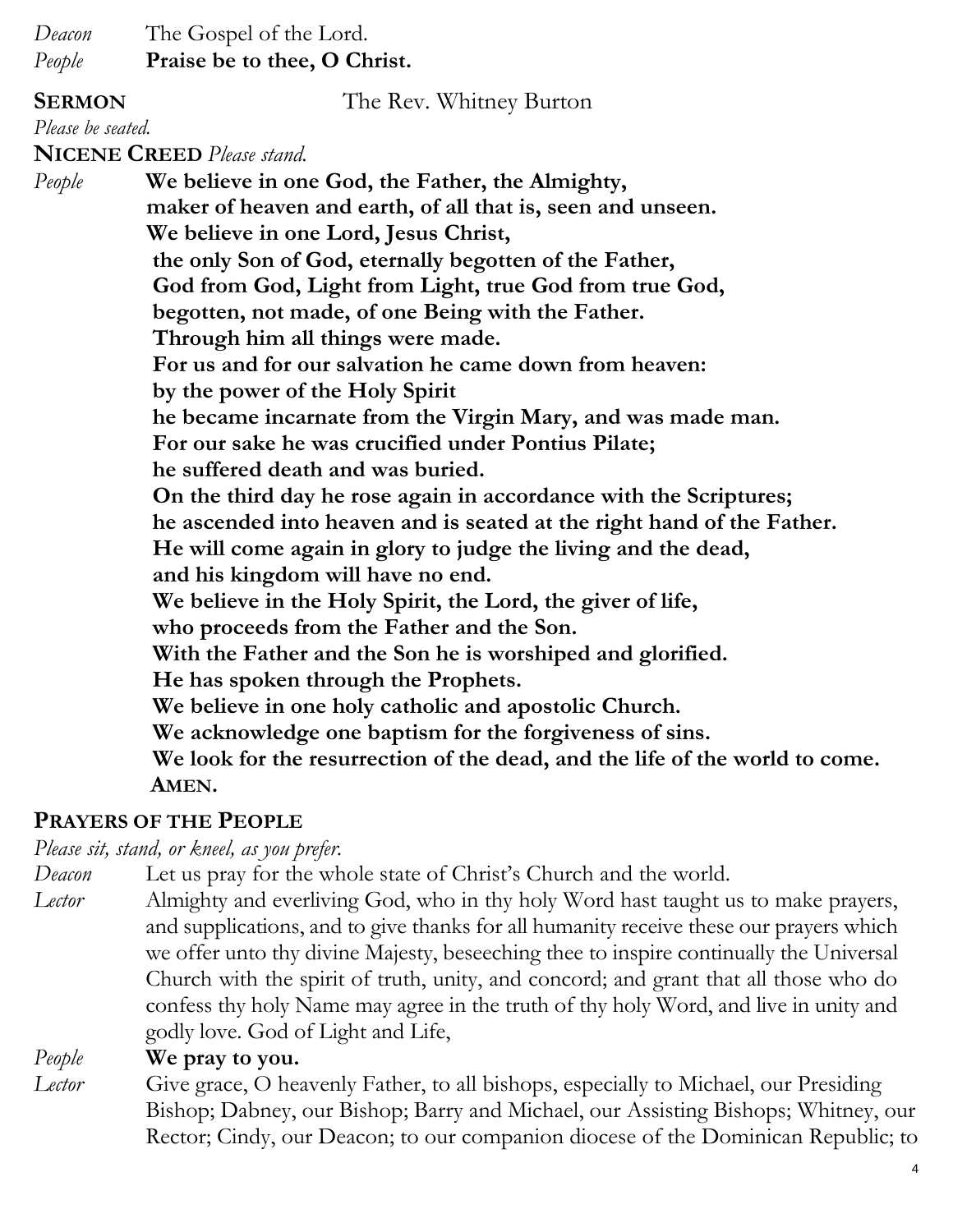these Episcopal Churches in our Diocese; St. John the Divine, Ruskin; St. John's, Brooksville; St. John's, Clearwater; St. John's, Naples; St. John's, Tampa; St. John's, Pine Island; and to all priests, deacons, and the laity in their ministry; that they may, both by their life and doctrine, set forth thy true and lively Word, and rightly and duly administer thy holy Sacraments. God of Light and Life,

## *People* **We pray to you.**

*Lector* And to all thy people give thy heavenly grace, and especially to this congregation here present; that, with meek heart and due reverence, they may hear and receive thy holy Word, truly serving thee in holiness and righteousness all the days of their life. God of Light and Life,

*People* **We pray to you.**

*Lector* We beseech thee also so to rule the hearts of those who bear the authority of government in this and every land, especially our elected leaders, that they may be led to wise decisions and right actions for the welfare and peace of the world. We pray that all God's children, especially those in the Middle East, might live in the hope of the world peace for which we are created. God of Light and Life,

## *People* **We pray to you.**

*Lector* And we most humbly beseech thee, of thy goodness, O Lord, to comfort and succor [*Add handwritten names from notebook*] and all those who, in this transitory life, are in trouble, sorrow, need, sickness, or any other adversity, especially those listed in the weekly news who have asked for our prayers. I now invite you to pray for others by name, aloud or in your hearts. [*Leave time…*] God of Light and Life,

## *People* **We pray to you.**

*Lector* Open, O Lord, the eyes of all people to behold thy gracious hand in all thy works, that, rejoicing in thy whole creation, they may honor thee with their substance, and be faithful stewards of thy bounty. We give thanks for the flowers given to the Glory of God, and for all the blessings of this life, especially the birthdays this coming week of for Kristie Hazel-Wilbur, Heather Elder, David Thornton, and Philip Elder, God of Light and Life,

## *People* **We pray to you.**

*Lector* And we also bless thy holy Name for all thy servants departed this life in thy faith and fear, [*especially… add names from notebook*]. Please add names of those on your heart, silently or aloud. [*Leave time…*] We beseech thee to grant them continual growth in thy love and service; and to grant us grace so to follow the good examples of all thy saints, that with them we may be partakers of thy heavenly kingdom. God of Light and Life,

## *People* **We pray to you.**

*Lector* Grant these our prayers, O Father, for Jesus Christ's sake, our only Mediator and Advocate.

*The Celebrant adds a concluding collect.* 

*People* **AMEN.**

#### **CONFESSION AND ABSOLUTION**

*Please kneel or stand.*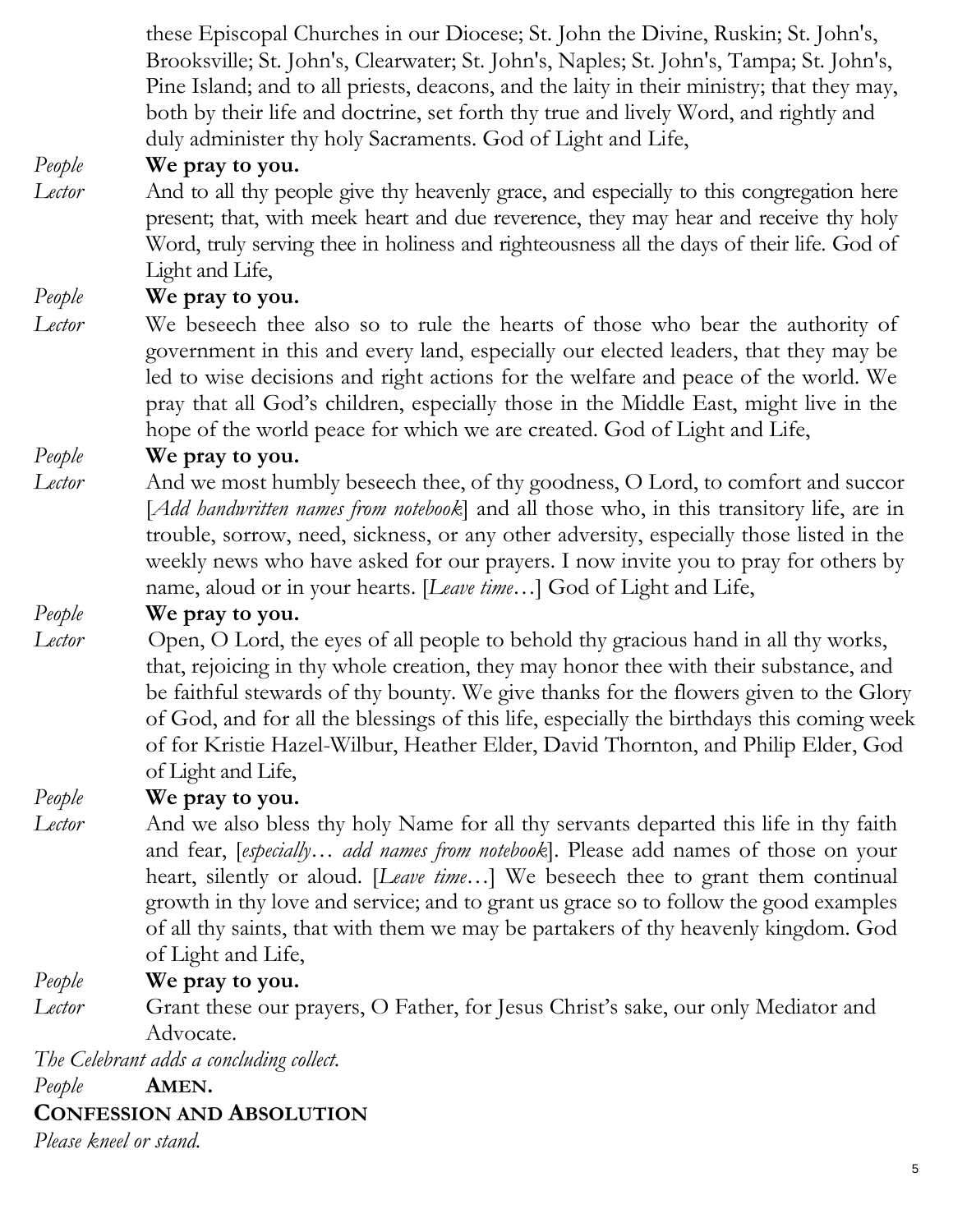- *Deacon* Let us humbly confess our sins unto Almighty God. [*Silence is kept.*] Most merciful God,
- *People* **We confess that we have sinned against thee in thought, word, and deed, by what we have done, and by what we have left undone. We have not loved thee with our whole heart; we have not loved our neighbors as ourselves. We are truly sorry and we humbly repent. For the sake of thy Son Jesus Christ, have mercy on us and forgive us; that we may delight in thy will, and walk in thy ways, to the glory of thy Name. Amen.**
- *Celebrant* Almighty God, our heavenly Father, who of his great mercy hath promised forgiveness of sins to all those who with hearty repentance and true faith turn unto him, have mercy upon you, pardon and deliver you from all your sins, confirm and strengthen you in all goodness, and bring you to everlasting life; through Jesus Christ our Lord.

## *People* **Amen.**

# **THE GREETING OF PEACE**

#### *Please stand.*

*Celebrant* The peace of the Lord be always with you.

#### *People* **And with thy spirit.**

# **THE HOLY COMMUNION**

## **OFFERTORY SENTENCE**

*Please be seated.*

## **PRESENTATION OF THE OFFERING**

*Deacon* As we receive these gifts, we acknowledge

*People* **All things come from thee, O Lord and of thine own have we given thee.**

## **THE GREAT THANKSGIVING:** Eucharistic Prayer II

- *Celebrant* The Lord be with you.
- *People* **And with thy spirit.**
- *Celebrant* Lift up your hearts.
- *People* **We lift them up unto the Lord.**
- *Celebrant* Let us give thanks unto our Lord God.
- *People* **It is meet and right so to do.**

*Celebrant* It is very meet, right, and our bounden duty, that we should at all times, and in all places, give thanks unto thee, O Lord, holy Father, almighty, everlasting God, Creator of the light and source of life, who hast made us in thine image, and called us to new life in Jesus Christ our Lord. Therefore, with Angels and Archangels, and with all the company of heaven, we laud and magnify thy glorious Name; evermore praising thee, and saying,

*People* **Holy, holy, holy, Lord God of Hosts: Heaven and earth are full of thy glory. Glory be to thee, O Lord Most High.** 

#### **Blessed is he that cometh in the name of the Lord. Hosanna in the highest.** *Please kneel or stand, as you choose.*

*Celebrant* All glory be to thee, O Lord our God, for that thou didst create heaven and earth, and didst make us in thine own image; and, of thy tender mercy, didst give thine only Son Jesus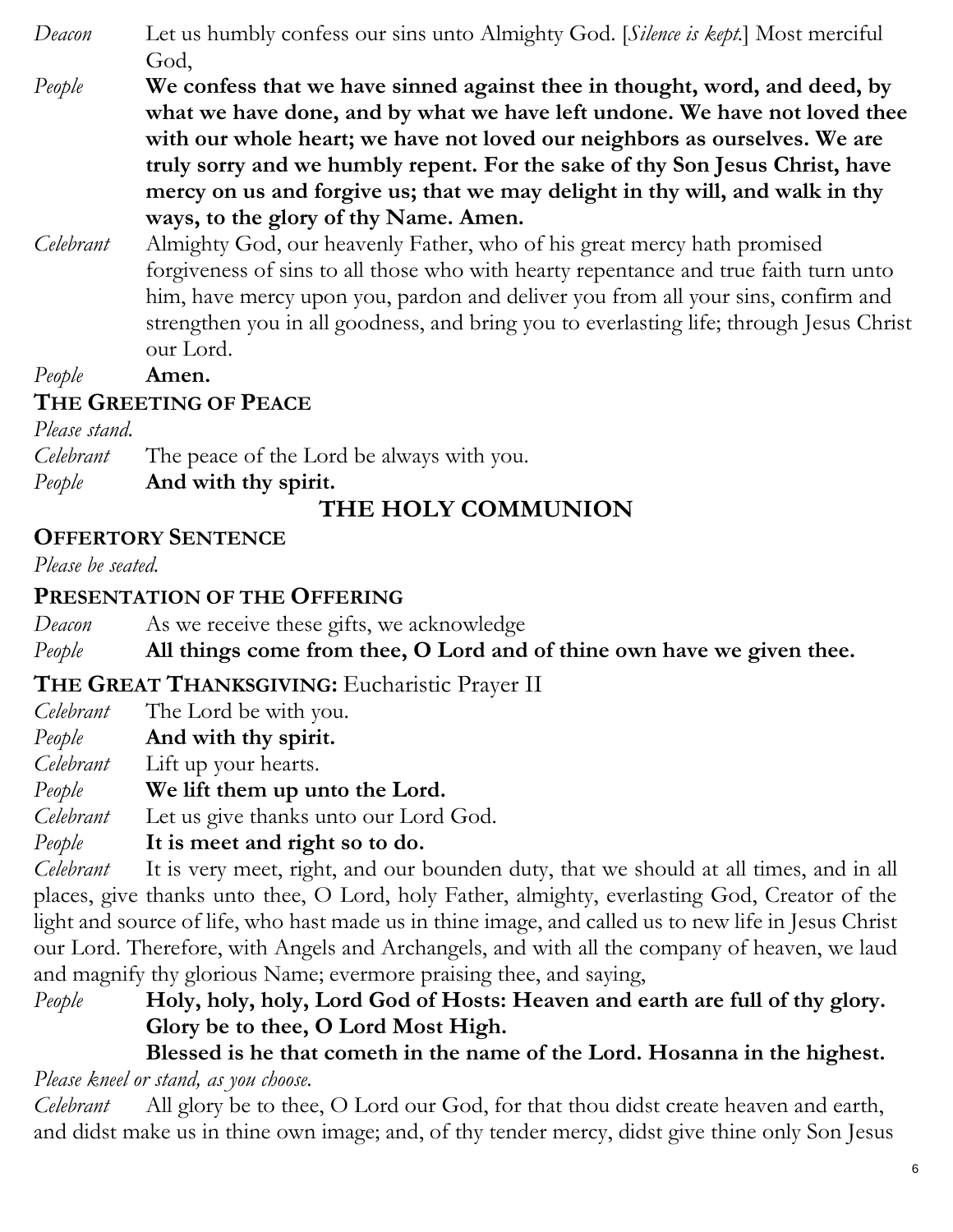Christ to take our nature upon him, and to suffer death upon the cross for our redemption. He made there a full and perfect sacrifice for the whole world; and did institute, and in his holy Gospel command us to continue, a perpetual memory of that his precious death and sacrifice, until his coming again.

For in the night in which he was betrayed, he took bread; and when he had given thanks to thee, he broke it, and gave it to his disciples, saying, "Take, eat, this is my Body, which is given for you. Do this in remembrance of me."

Likewise, after supper, he took the cup; and when he had given thanks, he gave it to them, saying, "Drink this, all of you; for this is my Blood of the New Covenant, which is shed for you, and for many, for the remission of sins. Do this, as oft as ye shall drink it, in remembrance of me."

Wherefore, O Lord and heavenly Father, we thy people do celebrate and make, with these thy holy gifts which we now offer unto thee, the memorial thy Son hath commanded us to make; having in remembrance his blessed passion and precious death, his mighty resurrection and glorious ascension; and looking for his coming again with power and great glory. And we most humbly beseech thee, O merciful Father, to hear us, and, with thy Word and Holy Spirit, to bless and sanctify these gifts of bread and wine, that they may be unto us the Body and Blood of thy dearly-beloved Son Jesus Christ.

*Celebrant and People* **And we earnestly desire thy fatherly goodness to accept this our sacrifice of praise and thanksgiving, whereby we offer and present unto thee, O Lord, our selves, our souls and bodies. Grant, we beseech thee, that all who partake of this Holy Communion may worthily receive the most precious Body and Blood of thy Son Jesus Christ, and be filled with thy grace and heavenly benediction; and also that we and all thy whole Church may be made one body with him, that he may dwell in us, and we in him; through the same Jesus Christ our Lord;** 

*Celebrant* By whom, and with whom, and in whom, in the unity of the Holy Ghost all honor and glory be unto thee, O Father Almighty, world without end.

*People* **AMEN.**

## **THE LORD'S PRAYER**

*Celebrant* And now, as our Savior Christ hath taught us, we are bold to say,

*People* **Our Father, who art in heaven, hallowed be thy Name, thy kingdom come, thy will be done, on earth as it is in heaven. Give us this day our daily bread. And forgive us our trespasses, as we forgive those who trespass against us. And lead us not into temptation, but deliver us from evil. For thine is the kingdom, and the power, and the glory, for ever and ever. AMEN.**

## **BREAKING OF THE BREAD**

| Celebrant | Alleluia, Christ our Passover is sacrificed for us; |
|-----------|-----------------------------------------------------|
| People    | Therefore let us keep the feast, Alleluia.          |
| Celebrant | The Gifts of God for the People of God.             |

| <b>COMMUNION</b> | Look, Ye Saints; the Sight is Glorious | Edward Landin |
|------------------|----------------------------------------|---------------|
|------------------|----------------------------------------|---------------|